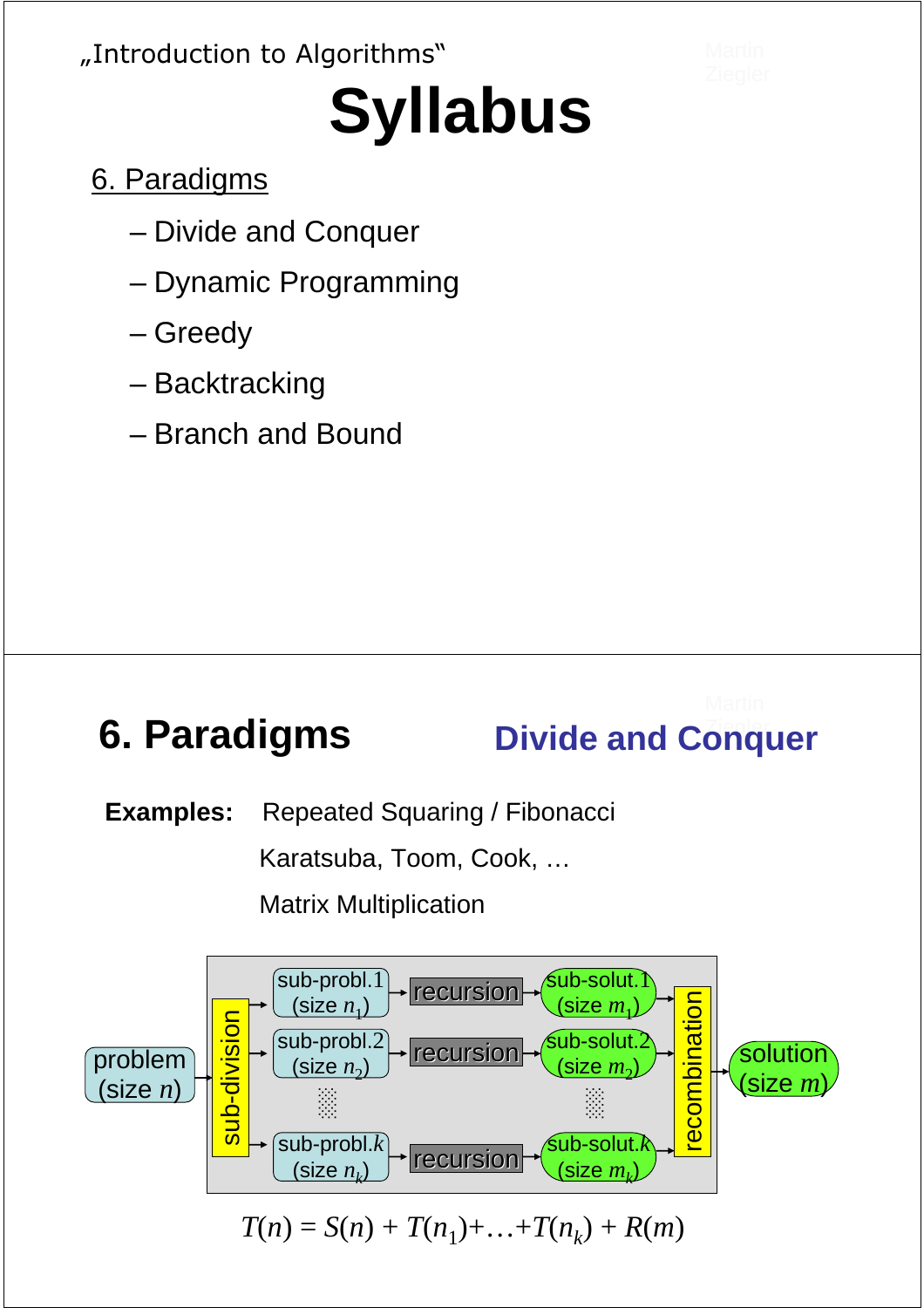### **6. Paradigms Bynamic Programming**

|                                                                                                                       | <b>Longest Common Substring Algorithm:</b>               | Goal:               |
|-----------------------------------------------------------------------------------------------------------------------|----------------------------------------------------------|---------------------|
| Fill table $LCS[i,j] :=$ length of longest common suffix $LCS[n,m]$                                                   |                                                          |                     |
| shared by <u>initial</u> segments $v[0i-1]$ and $w[0j-1]$                                                             |                                                          |                     |
| $LCS[0,j] = 0$                                                                                                        | $LCS[i+1,j+1] = LCS[i,j]+1$ if $v[i]=w[j]$               |                     |
| $LCS[i,0] = 0$                                                                                                        | $= 0$                                                    | if $v[i] \neq w[i]$ |
| Goal: $d[n,m]$<br><b>Wagner-Fischer Algorithm:</b><br>Fill table $d[i,j] :=$ edit distance of $v[0i-1]$ and $w[0j-1]$ |                                                          |                     |
| $d[0,j] = j$ $d[i+1,j+1] = d[i,j]$<br>$d[i,0] = i$                                                                    | $=$ min{ $d[i,j+1]+1$ , $d[i+1,j]+1$ } : $v[i]\neq w[j]$ | : $v[i] = w[j]$     |

Decompose the problem into *overlapping* sub-problems such that their optimal solutions combine to the original problem.

#### **6. Paradigms** Greedy

**Example:** Lightest Path from *s* to *t* in given weighted graph *G*

Heuristic: Repeatedly follow "cheapest" edge until arriving. This may not yield the lightest path!

**Cashier's Algorithm** to **Change-Making Problem:** Express any given amount using a least number of coins/bills of values 1¢, 2¢, 5¢, 10¢, 20¢, 50¢, 1€, 2€, 5€, 10€, 20€, 50€

**Huffman Problem:** Minimize expected length ∑*s*∈Σ d(*l s* )·*f s* Repeatedly extract symbols  $s,t \in \sum$  with **[least]** frequencies  $f_sf_t$ .

Make whatever choice seems **best at the moment** and proceed to solve the subproblems that arise later with**out** reconsidering previous choices.